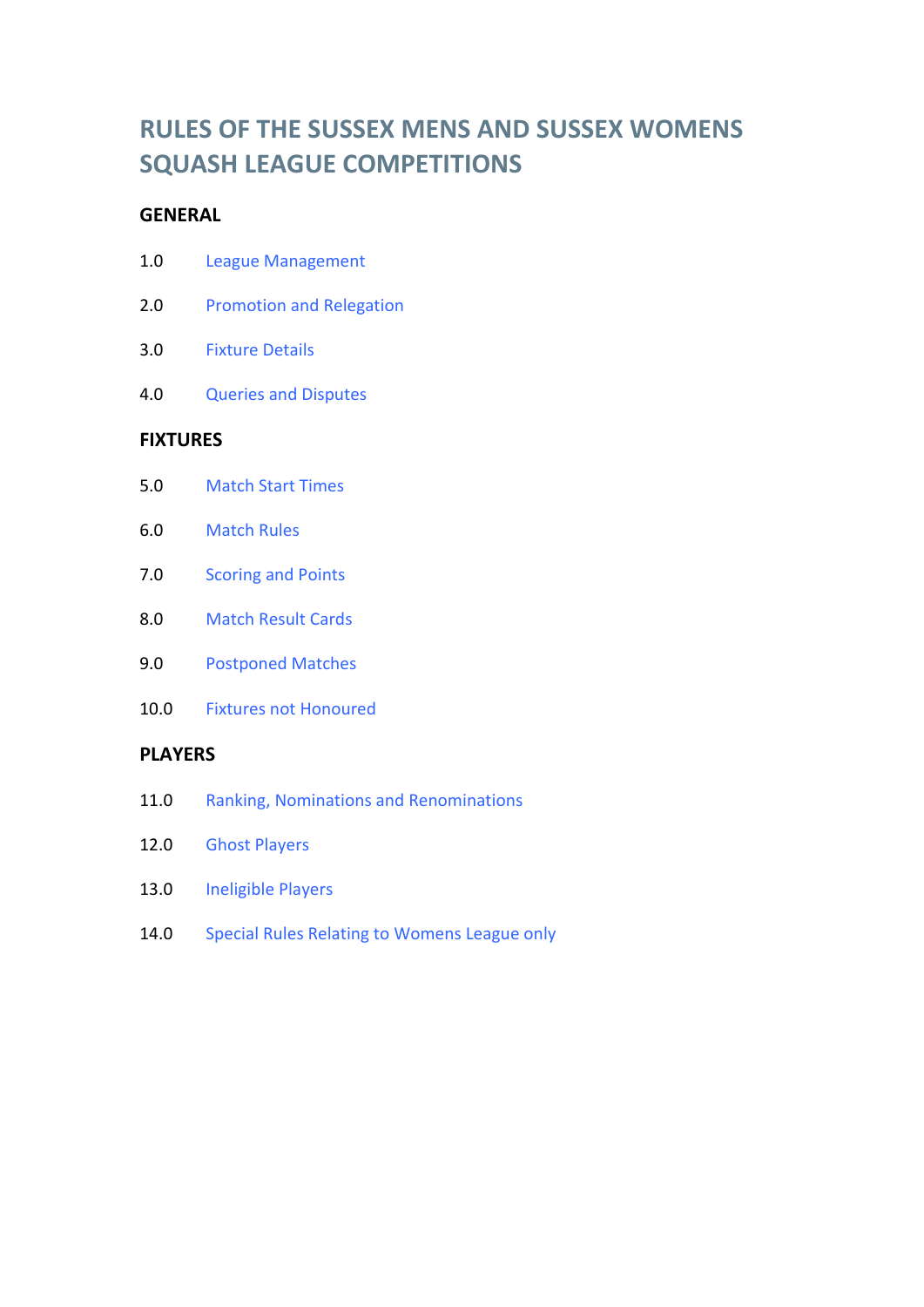# **RULES OF THE SUSSEX MEN'S AND SUSSEX WOMEN'S SQUASH LEAGUE COMPETITIONS**

# **1.0 LEAGUE MANAGEMENT**

**1.1** The Sussex Squash League Competitions will be managed by the League Organiser on behalf of the County Association. At the AGM each year a Men's League Organiser and a Women's League Organiser will be appointed to run the dayto-day affairs of the Leagues.

**1.2** Separate League Meetings for the Men's League and for the Women's League may be held as required to discuss matters relating specifically to the Leagues. Each League Meeting comprises member Clubs from their respective Leagues, and each Club participating in a League is entitled to send representatives to these Meetings. Each participating Club has one vote per League. Changes to the League Rules can be discussed at these Meetings but can only be ratified at the AGM.

**1.3** To qualify for participation in the Leagues, Clubs must be affiliated to the National Body, England Squash. This involves payment of a fee comprising an element related to both the number of courts in the Club and to the number of squash members in the Club, i.e. all members playing in either the County Leagues or the Internal club leagues must be registered.

**1.4** An entry fee for each team entered in the competition must be sent to the appropriate League Organiser together with the official Entry Form detailing how many teams will be participating in the forthcoming season. Cheques must be made payable to the Sussex Squash. The level of fee will be decided at the AGM. Teams whose fees have not been received at the time the AGM is held will be liable to be omitted from the League.

**1.5** The format of the League will be decided from season to season, normally at the League Meeting. In general the League will be divided into Divisions according to standard, but if it is thought appropriate, Sections on a geographical basis may be created. The number of teams in each division will normally be set to a minimum of eight although Divisions may contain less than eight to accommodate differing standards and the number of teams taking part.

**1.6** On the Entry Form (see rule 1.4), Clubs are required to nominate three Club Officials; normally the Fixture Secretary, the Club Captain and one other Official, together with their telephone numbers and e-mail addresses. A complete list of these officials will be accessible by officials from other clubs on the League Management System (LMS), in order to facilitate communication between Clubs in the event of a problem arising over a fixture, or any other matter. Clubs are also required to update on the LMS a list of their Team Captains complete with telephone numbers and e-mail addresses.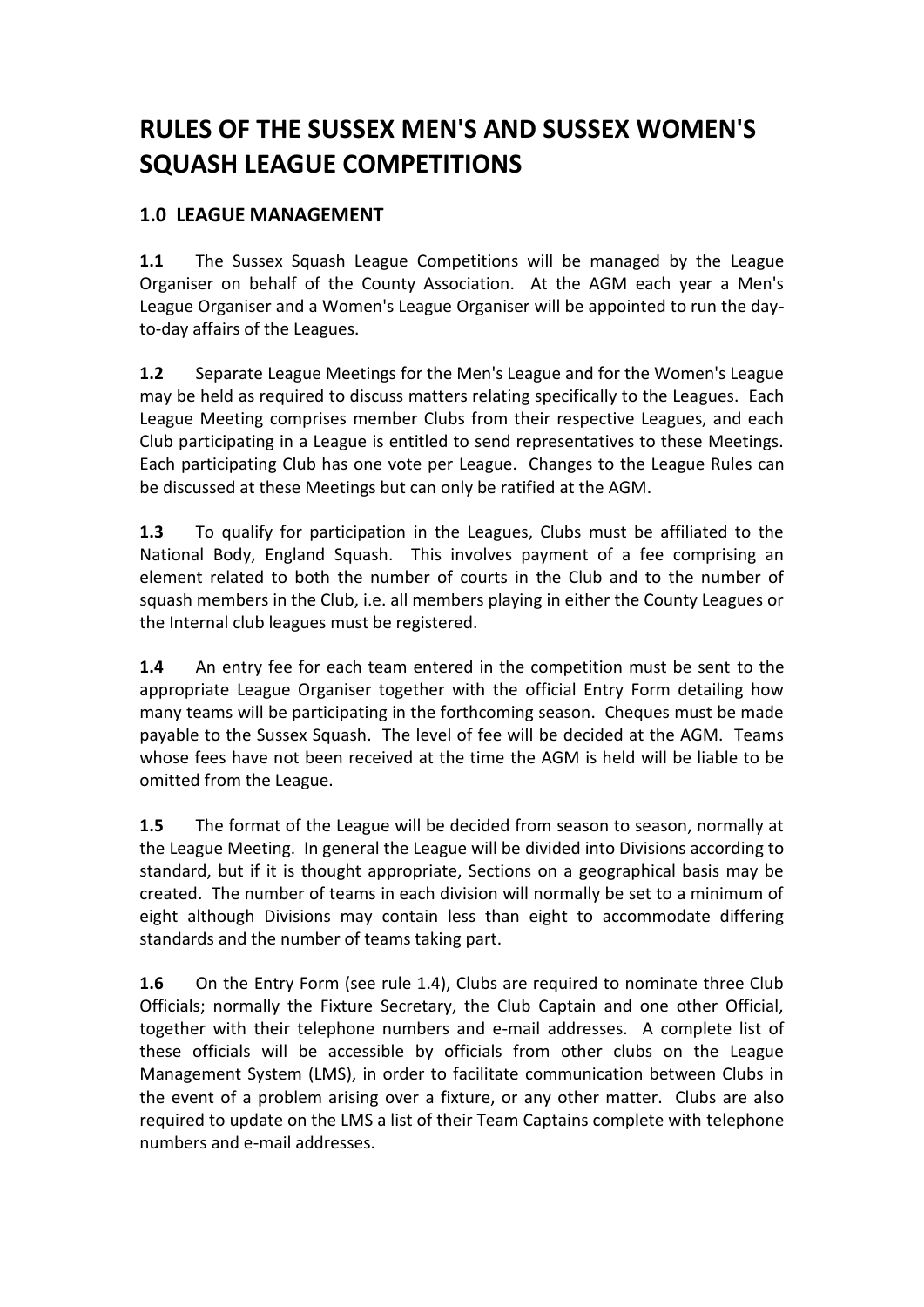**1.7** New Clubs wishing to enter the competition, or existing Clubs wishing to enter an additional team must apply to the League Organiser by the end of April. This will enable the new team to be considered for inclusion in the provisional format for the next season. Generally new teams, whether from new or existing Clubs, will be placed in the lowest Division but the League Organiser has discretion to place such teams in higher Divisions if they think fit.

**1.8** Other than under exceptional circumstances, no Club may have more than two teams in the same Division.

**1.9** Every endeavour should be made to complete the first half of the season by 31st December, and all matches must be completed by the end of April.

#### **NOTES:**

**1A** All Clubs are requested to supply their local press with match results, and in particular, are reminded that the name of the League Sponsor (if there is one) should be incorporated in the title of the League.

**1B** The Sussex Squash Leagues are members of the England Squash National League.

#### **2.0 PROMOTION AND RELEGATION**

**2.1** The promotion and relegation of teams at the end of each season shall be, subject to Rule **1.8**, as follows:

**2.1.1** The top two teams in a Division will be promoted to the next higher Division, and the bottom two teams will be relegated to the next lower Division. In the Premier or top Division of the League, only relegation of the bottom two teams will take place.

**2.1.2** In a format where the League splits into separate geographical sections, one team from the top of each section will be promoted up into the single section, and the two bottom teams from the single section will be relegated to the geographical sections as appropriate.

**2.1.3** In exceptional circumstances, e.g. where a team wins all its matches, a team in Division 3 or below may be promoted by more than one Division.

**2.1.4** Should a club remove a team from a division during the season, no lower numbered team from that club will be considered for promotion the following season.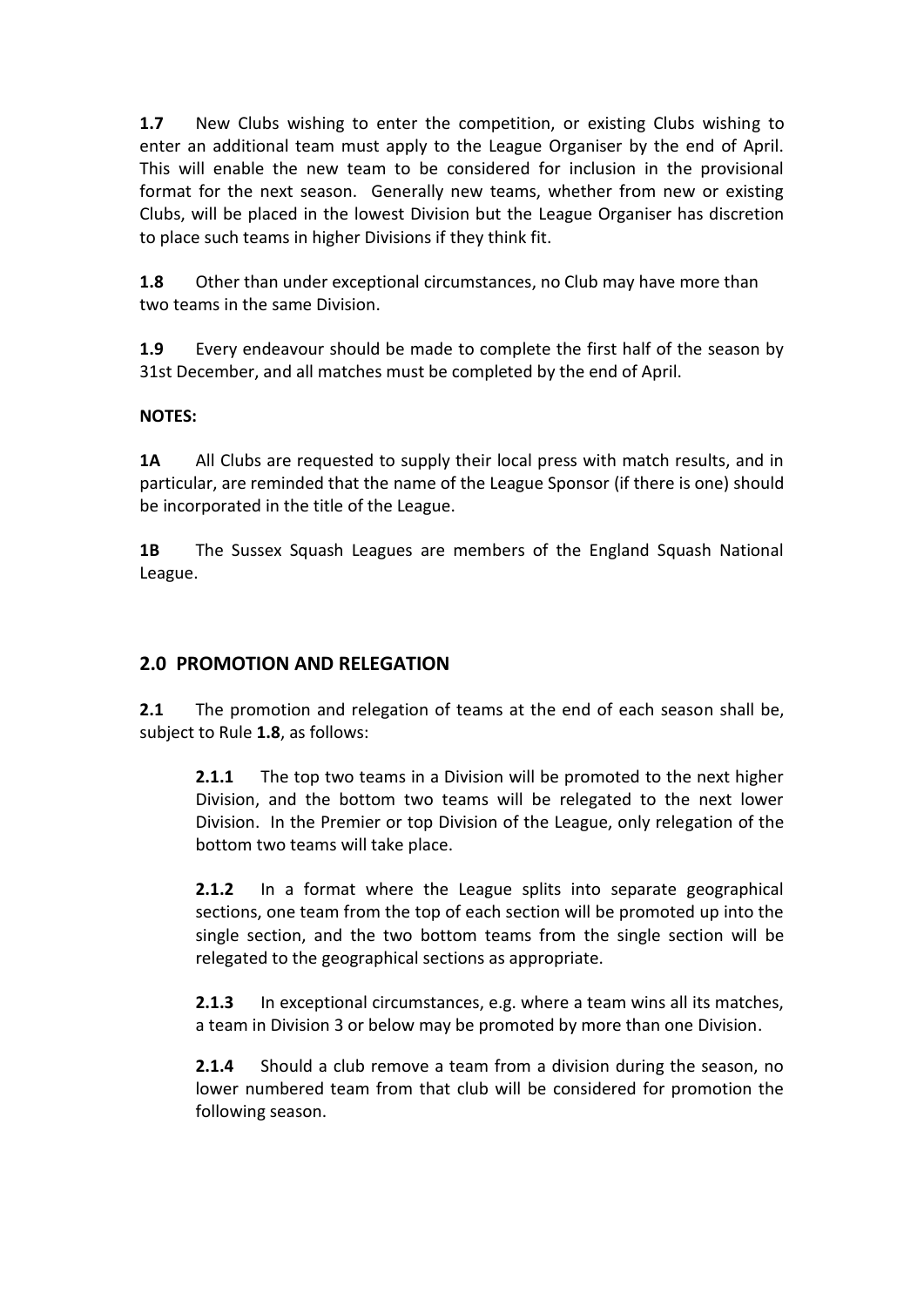# **3.0 FIXTURE DETAILS**

**3.1** Fixtures will be generated by the computer from details completed on the League Management System (LMS) by Clubs, regarding dates that are not suitable or available. These Fixtures Lists will appear on the website in good time prior to the Fixtures Meeting.

**3.2** Where Clubs have two teams in the same Division, it will be arranged that the first match in each half of the season be between these two teams.

**3.3** A Fixtures Meeting will be held in July, unless advised to the contrary, to enable manual adjustments to be made to the Fixture Lists produced by the LMS. At the end of this Meeting, the Fixture Lists will be deemed to be "frozen". Where start times are missing clubs should add these details to their Home Fixtures on the LMS using the on-line facility provided.

**3.4** Unless prior notice is given to the League Organiser, a Club whose representative has not arrived at the Fixtures Meeting within 30 minutes of the start time as publicised, will be assumed to have accepted the fixture details as generated, as well as any alterations requested by their opponents.

# **4.0 QUERIES AND DISPUTES**

**4.1** Any query or dispute concerning a match should be submitted in writing to the League Organiser within fourteen (14) days of the event.

**4.2** After taking full account of all the relevant facts, the League Organiser is empowered to make decisions on all queries or disputes that have been received. However, at the League Organisers discretion a Code of Conduct matter may be referred to the Disciplinary Committee.

**4.3** If a penalty is awarded by the League Organiser or by the Disciplinary committee, the person or club involved has the right to lodge an appeal to the County Appeals Committee.

#### **NOTE:**

**4A** The County Code of Conduct & Disciplinary Procedures, a copy of which is held by each club participating in the League, should be referred to for further details.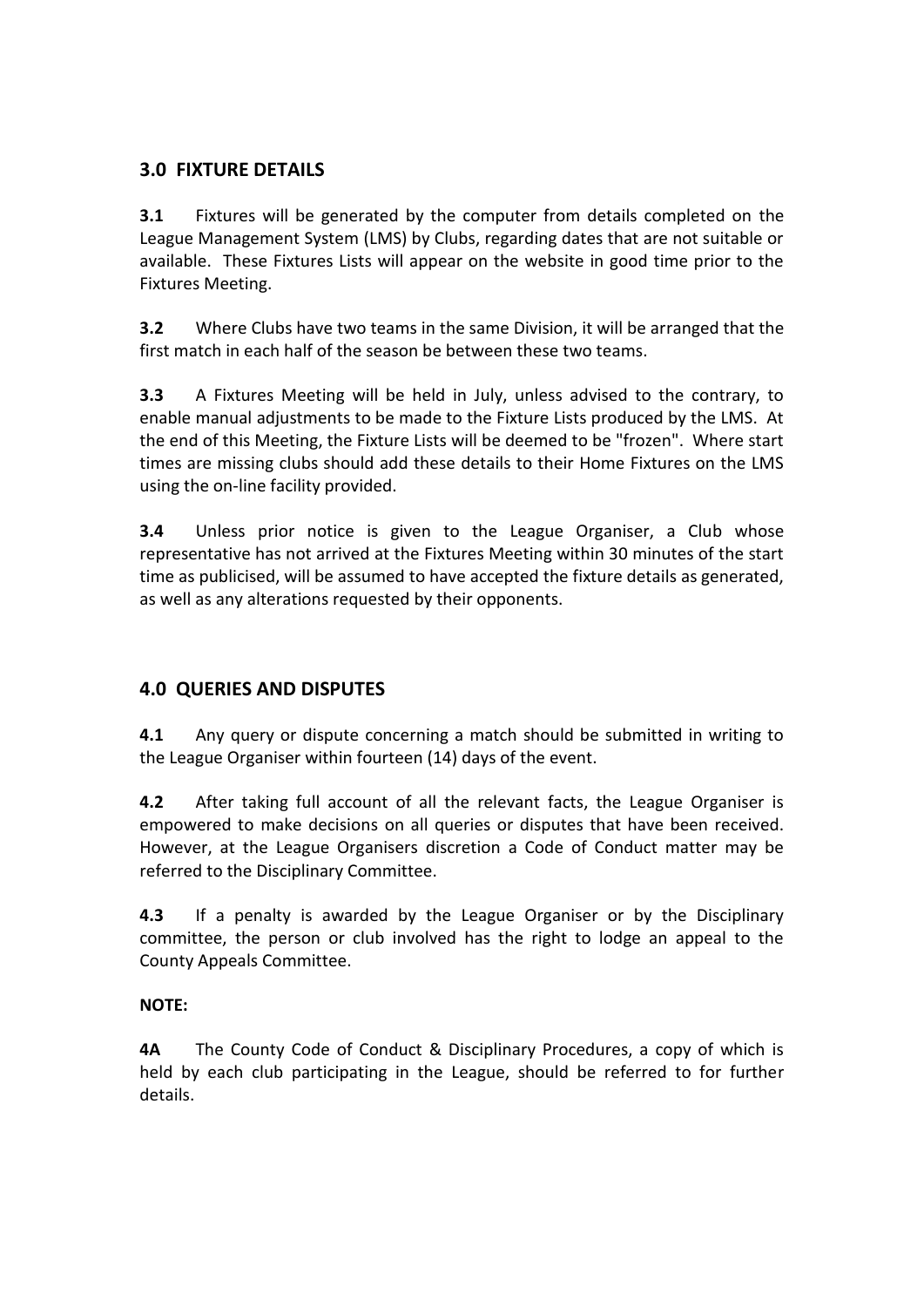## **5.0 MATCH START TIMES**

**5.1** All players are expected to arrive punctually at the time arranged for the match. However, 15 minutes grace shall be permitted to any late player or players. This period may be extended only by mutual consent of both Captains. Any player not arriving within 15 minutes of the time arranged for the start of the match (or such mutually agreed extension of that period) shall be deemed not to have arrived for the match at all, and the team to be a player short.

#### **NOTE:**

**5A** It must be recognised that court time is at a premium and in deference to the host Club who are responsible for booking adequate and reasonable court time, and as a matter of elementary courtesy, all teams are requested to arrive at a time which will ensure that the match commences at the advertised time.

## **6.0 MATCH RULES**

**6.1** The ball to be used will be a "non-marking" double yellow spot at the discretion of the Home side to comply with their Club Rules, PROVIDED always that the ball used bears or has the approval of England Squash. See also NOTE **6B**.

**6.2** The Rules of Play shall be those in the current edition of the England Squash Annual Handbook. In addition the current England Squash Code of Conduct shall be observed at all times.

**6.3** Players are required to wear clothing in accordance with the current England Squash ruling.

**6.4** Teams are to consist of five Club members.

**6.5** Only players who are bona fide members of Sussex Clubs may play in the competition. Although the competition is not restricted to Sussex qualified players, Clubs are expected to encourage such players.

**6.6** Women may play in the Men's League subject to the conditions in NOTE **6A**. Men may not play in the Women's League.

**6.7** Members may only play for one Sussex Club in the same League during any one season. Requests for movements between clubs during a season will be individually considered by the League Organiser. However, a Woman playing in both the Women's League and the Men's League may play for one Sussex Club in the Women's League and another Sussex Club in the Men's League.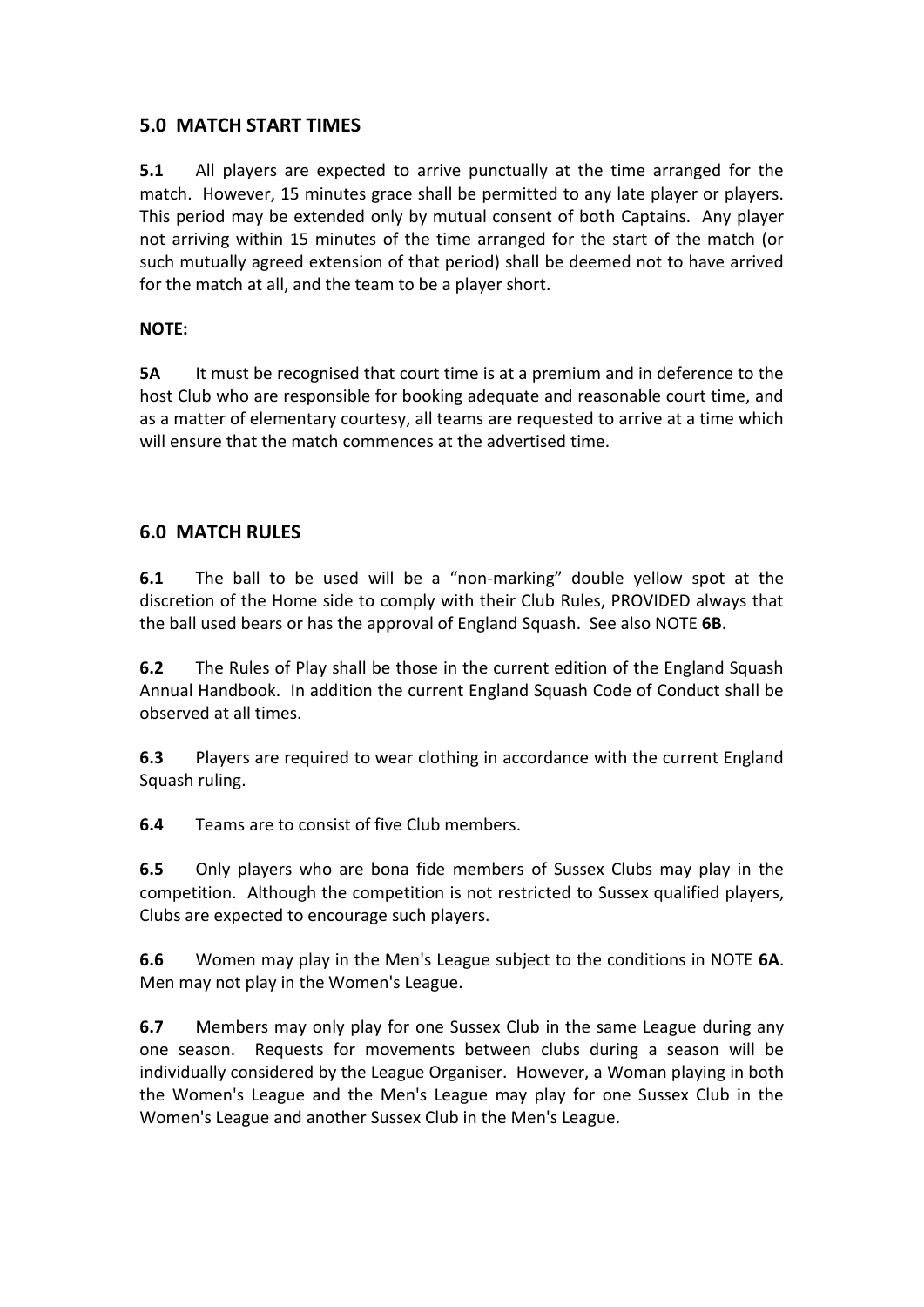**6.8** No member may play more than one Sussex League match on any one day. (A Woman playing in the Women's League and the Men's League may still only play one League Match on any one day, i.e. either for the Women, or for the Men, but not both.)

**6.9** The Home Captain is responsible for arranging that each match be refereed, and can call for independent referees or assistance from the visiting team, as required. The Home team is required to provide marking pads etc.

**6.10** There is a limit to the number of matches a member can play in each of the Sussex Leagues. In any one half of the current season, this maximum is equal to twelve matches.

**6.11** Any team arriving with one or more players short shall play its available players at the top of its order and shall forfeit string 5 if one player is short, and strings 4 and 5 if two players are short, and so on.

**6.12** If a match starts before it is realised that one of the teams is incomplete, the results shall be determined as follows:

**6.12.1** When the pairings fit within the framework of Rule **6.11**, the games shall continue and the results will stand.

**6.12.2** When the strings do not fit within the framework of Rule **6.11**, i.e. from the highest-ranking missing string and below all these games whether commenced or completed shall be awarded against the defaulting team.

**6.13** All matches should commence at the time stated on the LMS, unless mutually agreed otherwise. If not mutually agreed, Rule **6.11** shall apply.

**6.14** In the event of a match not being completed because the courts of the Home Team are unfit for play, e.g. condensation problems, then the remaining strings whose games have not been completed shall be replayed on a mutually agreed date. The AWAY team shall have the option of playing the remaining strings on THEIR courts. The League Organiser must be advised of the postponement and of the rearranged date without delay.

#### **NOTES:**

**6A** As a general guideline, at the end of each half season, Women should not have played more games in the Men's League than for the Women's League; differences in the number of teams in the Divisions concerned having been taken into account.

**6B** With respect to Rule **6.1**; in certain circumstances, for example where a match is to be played on cold courts, a "single spot" ball may be used, subject to mutual agreement of the two captains.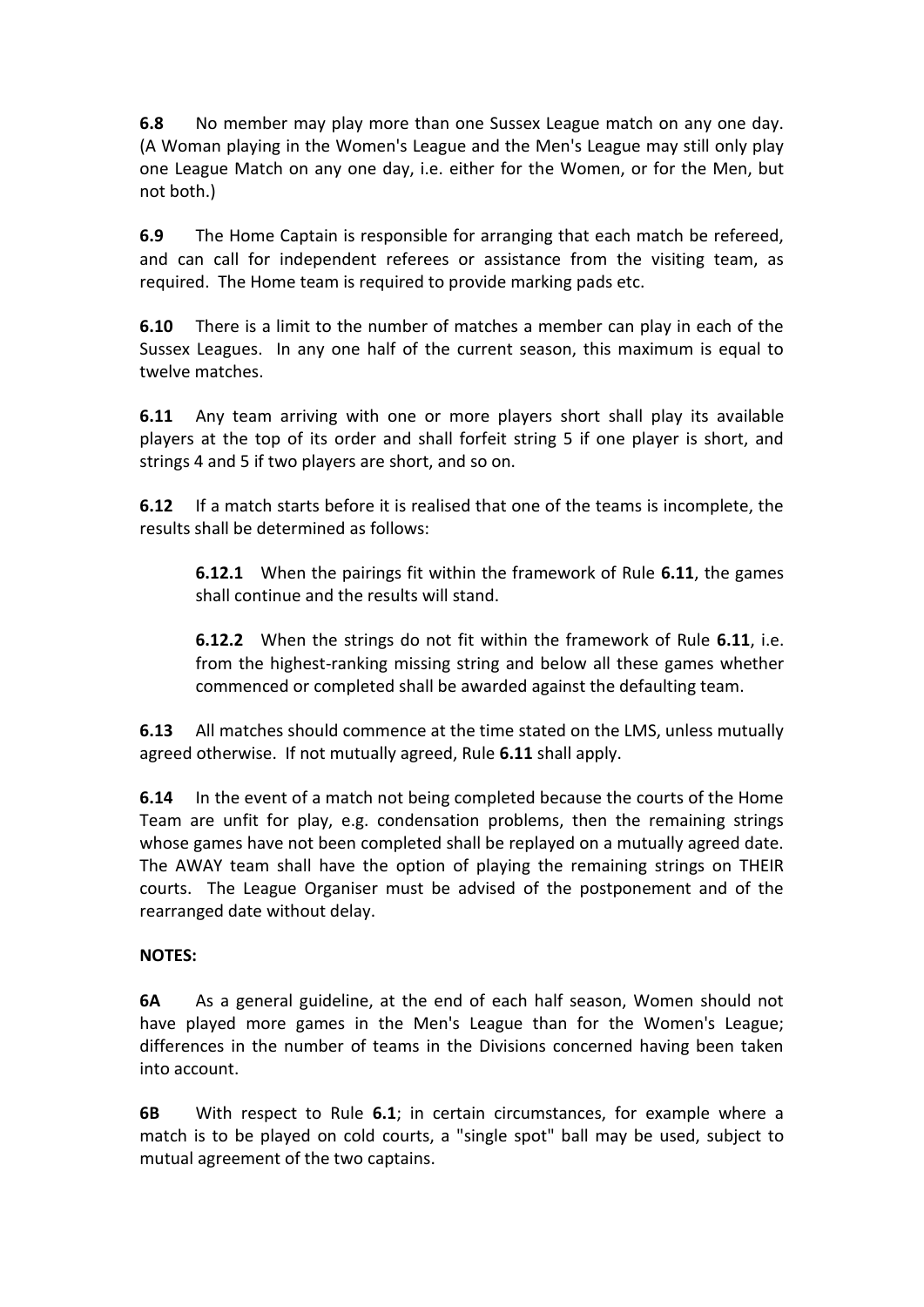# **7.0 SCORING AND POINTS**

**7.1** Scoring will be the PAR scoring system. The Premier Division and Division 1 will use this system to 11 points. All remaining divisions will score to 15 points. Games must be won by 2 clear points.

**7.2** One point shall be awarded for each game won in a match, and a bonus of five points awarded to the team winning the match. This means that there is a maximum of 20 points and a minimum of 14 points for the winning team, and a maximum of 12 points with a minimum of 0 points for the losing side.

**7.3** In the event of a match where both teams only have 4 players available to play, and the match score finishes 2 strings each, the match shall be decided by the team that wins the most games. Should the games won be equal, then the team winning the most number of points will be the winner. Normal bonus points will still be awarded.

**7.4** In the event of a match being conceded, the bonus points will still be awarded.

**7.5** Should a match not take place because neither team are able to field a team neither team will receive any points for the match.

**7.6** Teams will finish in league positions according to the number of points won throughout the season. In the event of a tie on points by 2 or more teams at the end of the season, their final league positions will be determined by the results of the matches between the teams. League points won in the fixtures between the teams will be looked at first, followed by individual strings won, followed by individual points to determine the final league positions.

## **8.0 MATCH RESULT CARDS**

**8.1** Official match result cards should be printed by each club. **Prior to the start of a match** the captains of both teams must enter the names of their five players on their own result card and then exchange cards to complete the details.

**8.2** Once the match has been commenced it is not permitted to change the string playing order in any way.

**8.3** At the end of the match the match cards are to be signed by both captains as confirmation of the results recorded. The HOME side is responsible for updating the LMS with the Match Result details immediately after the match, using the on-line facility provided. Every effort should be made to do this as soon as possible after the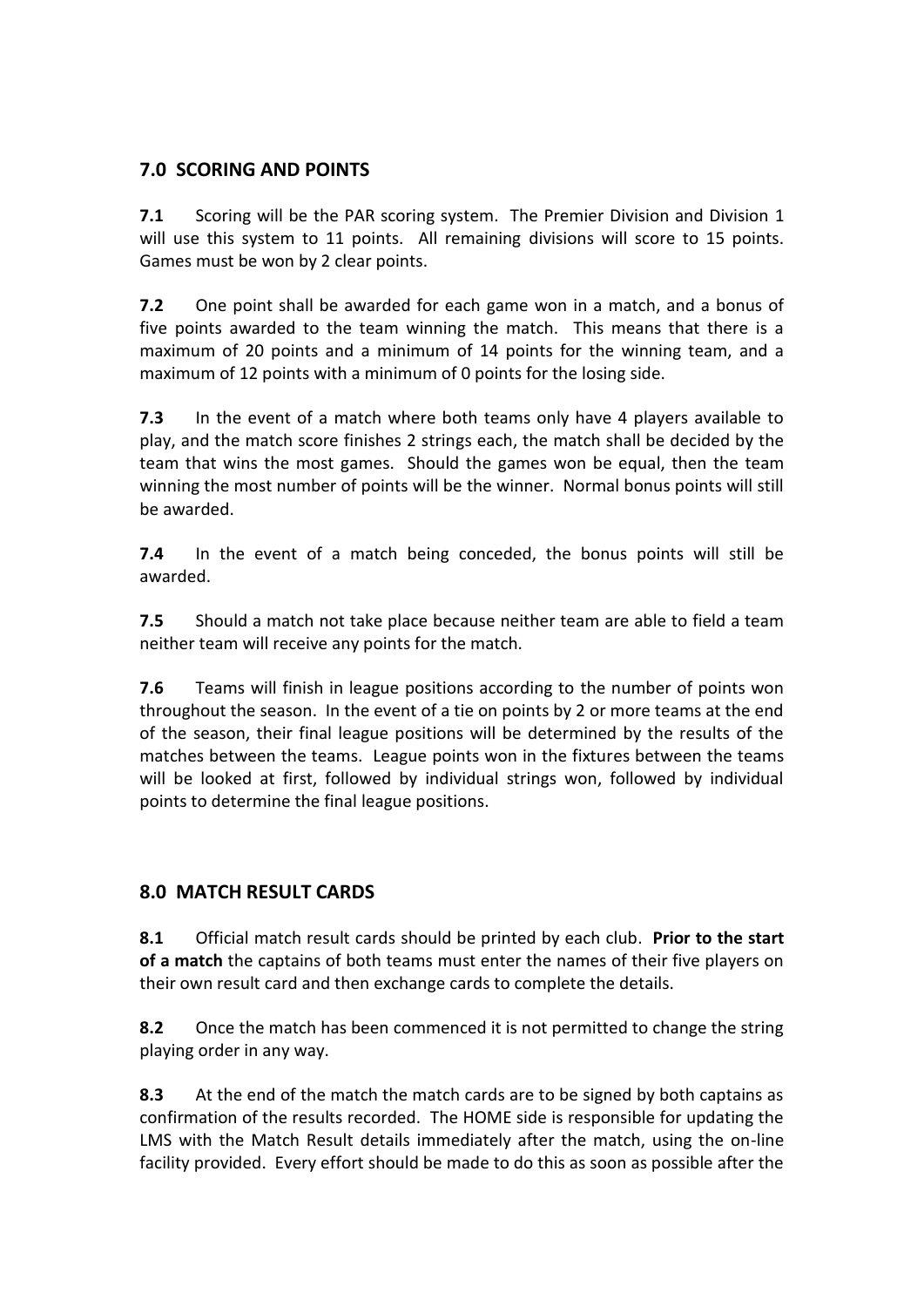match has been completed. **If the result has not been entered on the LMS within 7 (seven) days of the match taking place, the League Organiser will award the match to the away team. This will not be subject to subsequent review after this time**.

**8.4** The Away side should retain their signed copy of the match card. Should the Away side wish to contest the result entered on the LMS, this will only be considered if they have a signed and completed match card.

## **9.0 POSTPONED MATCHES**

**9.1** All matches must be played on the day arranged and in accordance with the Fixture Lists. The only exceptions to this Rule whereby Clubs can request a postponement are:

**9.1.1** Having a player or players on duty for a County, Area, or National Event, or engaged in a Sussex Closed Tournament.

**9.1.2** Exceptionally severe weather conditions preventing or hindering travel.

**9.1.3** Involvement in one of the England Squash approved National Club Championships at a stage beyond the area final.

**9.1.4** Under no circumstances are injury or unavailability of players acceptable reasons for a match to be rearranged. However, if both clubs agree to a rearrangement, giving a minimum of 2 weeks notice, the League Organiser may allow such a rearrangement.

**9.2** If a postponement takes place for any of these reasons, the League Organiser must be notified immediately, and a mutually agreed alternative date arranged as soon as possible, with the League Organiser being informed of the new date. In the event of Rule **9.1.4**, this date must be communicated prior to the original fixture date.

## **10.0 FIXTURES NOT HONOURED**

**10.1** Should a fixture not be played on the scheduled date, other than for reasons covered by Rule **9.1**, neither team shall be awarded any points.

**10.2 Should a team find themselves unable to fulfil a fixture, they are required to give their opponents at least 48 hours prior notice.** Under these circumstances contact must be made by the defaulting Club with one of the three nominated Club Officials of the opposing Club (see Rule **1.6**). The League Organiser must also be informed.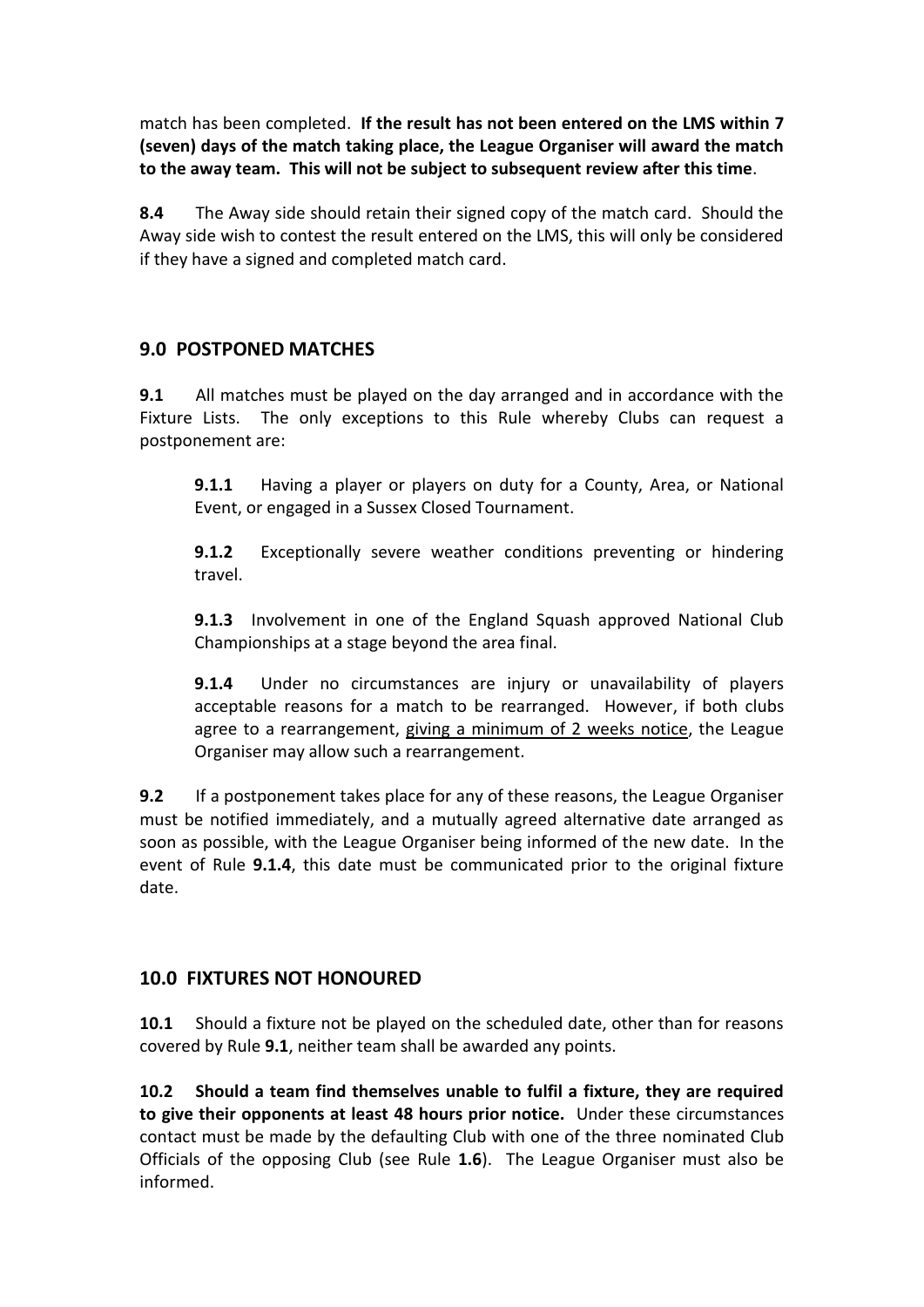#### **10.3** The penalties for not honouring a fixture are:

**10.3.1** For not fulfilling a fixture on the first occasion in a season: OPPONENTS: Awarded 20 (twenty) points. DEFAULTING CLUB: Nil points for the match and may be ineligible for promotion. In addition, if the defaulting club has not given 48 hours' notice 10 (ten) points will be deducted from their total league points score.

**10.3.2** For not fulfilling a fixture on the second occasion in a season: OPPONENTS: Awarded 20 (twenty) points. DEFAULTING CLUB: Nil points for the match and automatic relegation at end of season. In addition, if the defaulting club has not given 48 hours' notice 10 (ten) points will be deducted from their total league points score.

**10.3.3** For not fulfilling a fixture on a third occasion in a season: The defaulting team shall be withdrawn form the League Competition, and all results of matches played up to the date of the third default shall be void and backed out of the results.

**10.4** Any team not honouring a fixture and giving less than 72 hours' notice to their hosts, must be prepared to accept a claim from the Home side for court, and/or meal expenses. Should a host Club find itself genuinely out of pocket in such circumstances, a reasonable claim for expenses can be sent to the Fixture Secretary of the defaulting Club, with a copy to the appropriate League Organiser. Similarly, should the Away side, having arrived on time, find the Home team unable to honour the fixture, a reasonable claim for travelling expenses can be made.

**10.5** Failure of individual players to arrive:

**10.5.1** A Team which fulfils a fixture but where one of the strings fails to arrive will forfeit that string, and any lower strings.

**10.5.2** A team where less than 3 players arrive will be deemed not to have fulfilled the fixture, and 10 (ten) points will be deducted from their total league points score.

**10.5.3** Where a team is aware that they will not arrive with 5 players, every effort should be made to advise the opposing team as early as possible.

#### **11.0 RANKING, NOMINATIONS AND RENOMINATIONS**

**11.1** BEFORE THE FIRST CLUB LEAGUE MATCH OF THE SEASON each Club must update their list of ranked players using the on-line facility provided. (Prior to the update this screen will correspond to the list from the last ranking period of the previous season and it can be amended up to 23:59 on the day before the date of the first Club Match.)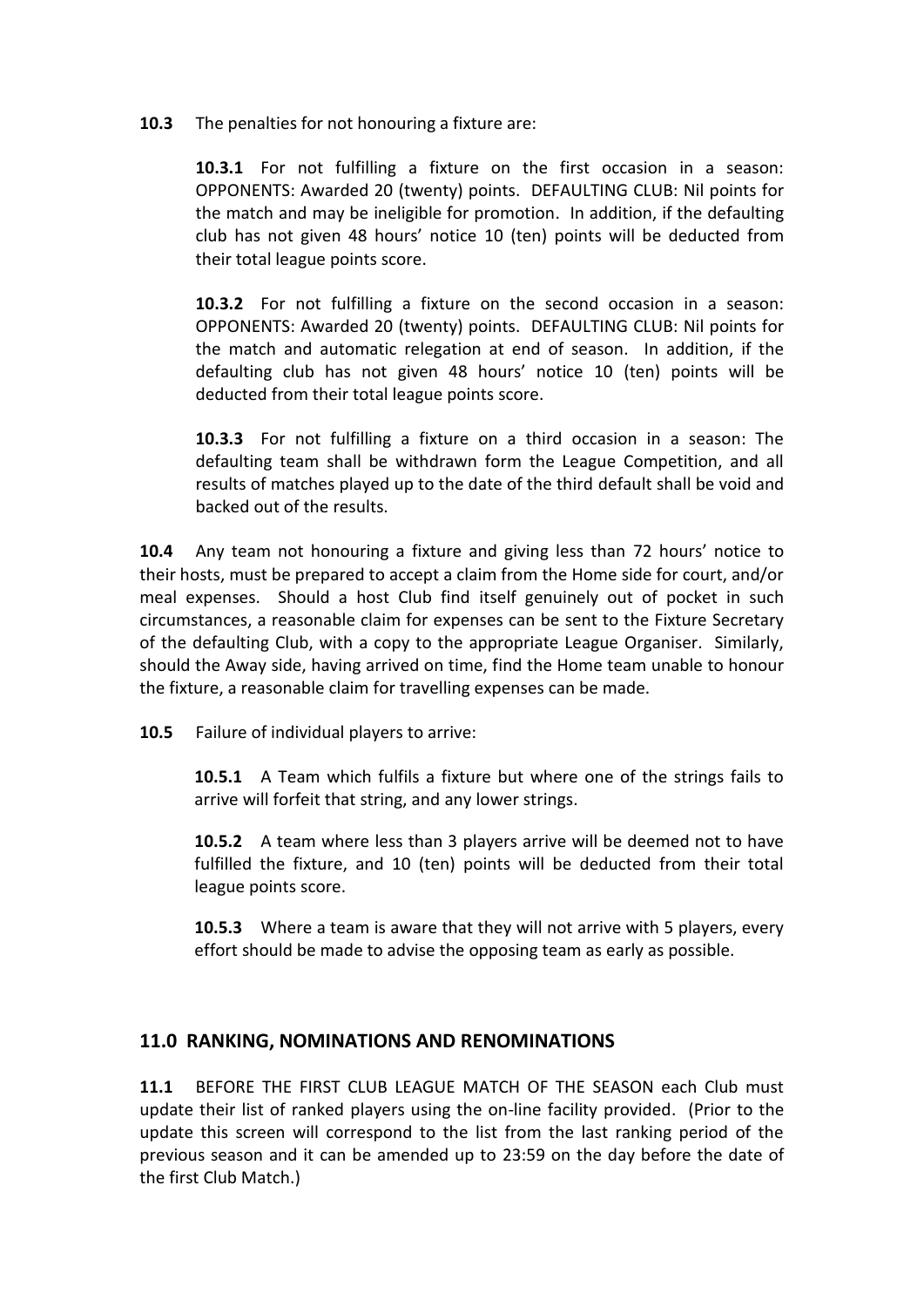**11.1a** Players failing to have their England Squash membership number added to their 'Personal Details' on the LMS may be deemed an ineligible player for any matches they play. Clubs are also strongly encouraged to add players' dates of birth and genders into the 'Personal Details' section of the LMS, thereby making selection for the Age Restricted County Teams significantly easier.

**11.1b** The completed ranking list will form the basis of monitoring that players are competing in the correct ranked order. At the midnight deadline, the new ranking list is moved to the LMS Club Page and is "frozen" for the duration of the current ranking period. However, a copy of the current list remains in the Club Password Protected Area to allow amendments to be made in preparation for the next ranking period - See Rule **11.4**.

**11.2** Teams within a Club are also ranked in the LMS in descending order of Team Numbers. The first string in the second team must have 5 non-"Ghosted" players above him (see Rule **12**) to be eligible to play. The first string in the third team must have 10 non-"Ghosted" players above him (see Rule **12**) to be eligible to play, and so on for each Club team. If, at any time after the League fixture List has been "frozen", a Club finds it has to withdraw one of its teams, the League Organiser must be notified. Withdrawal of a team will not affect the ranking of the teams below and any players remaining within the five ranking places associated with the withdrawn team will not be eligible to play for a lower team, except at the discretion of the League Organiser. It should be noted that players who have assumed a status of "Ghosted" under Rule **12** DO NOT count as ranked for the purposes of this rule.

**11.3** The Team, as written on the match result card, must show individual Club ranking numbers alongside each name, and a higher ranked player must not play below a lower ranked player; except under conditions of Rule **11.7**.

**11.4** After the initial ranking list of the season, re-nomination can be carried out on a monthly basis. The list in the Club Password Protected Area can be amended on-line up to **23:59 on the last day** of each month, after which it is "frozen" and supersedes the previous list on the Club Page. The final date for nominations each season shall be the last day of March. (If there has been no change in Club ranking since the previous list, there is no requirement to submit further monthly lists until such a change has taken place.)

**11.5** The ranking list shall include all reserves and any player who is likely to be asked to play for their Club. Any player who is not included on a current ranking list and who subsequently plays in a Club team, will automatically concede the string; except under conditions of Rule **11.6**. New players joining a Club should be ranked against existing players before being added to the next re-nomination list.

**11.6** The bottom team in any Club (and only the bottom team) may play up to 2 (two) un-nominated players in any match during the season. These players must then be added to Player List on the LMS within 5 days. They should also be added to the next re-nomination list for the club. Every effort should be made to add their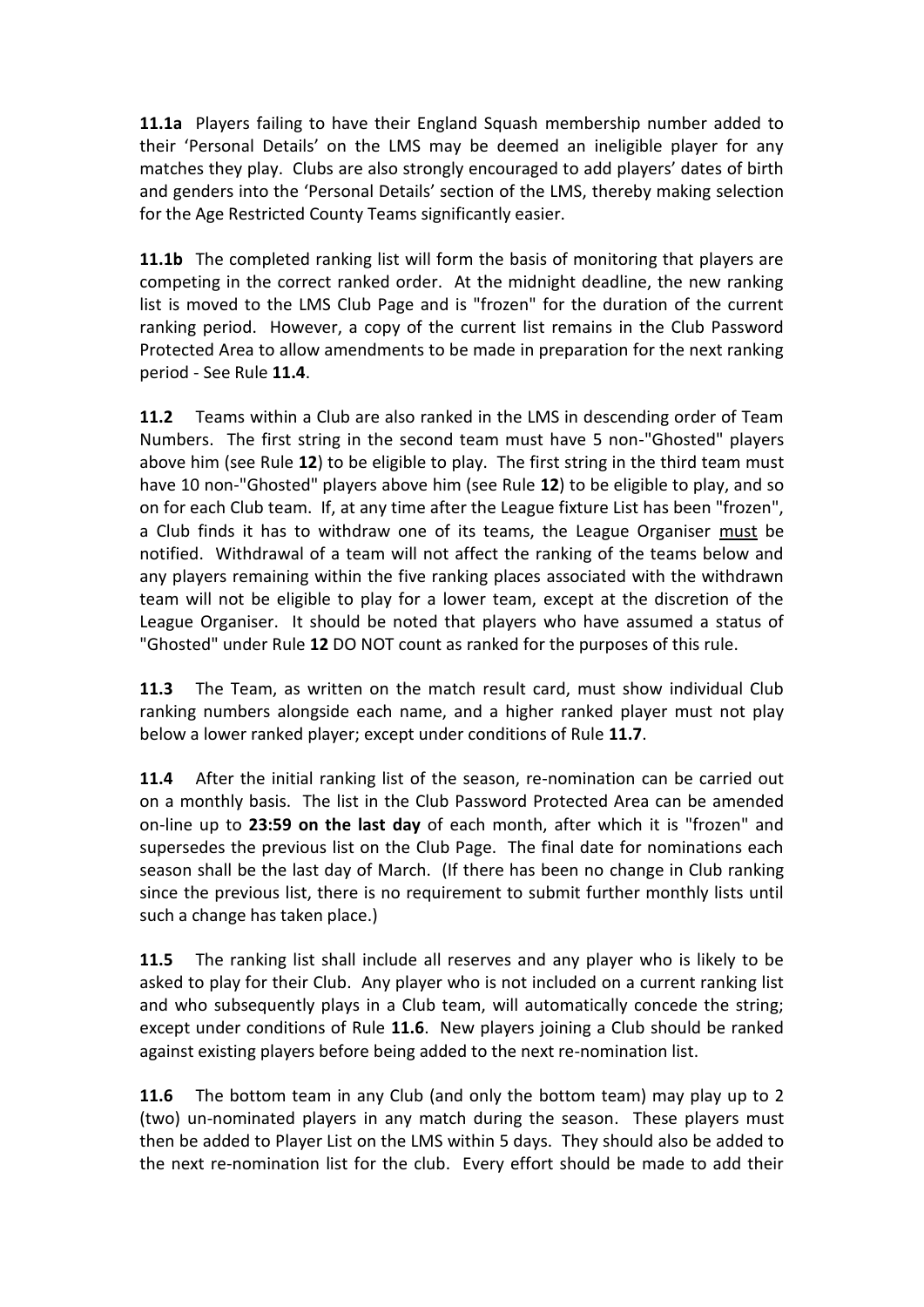England Squash Registration Number as quickly as possible. The un-nominated players should be placed in a string position commensurate with their playing standard. When the result is entered online the full names of any un-nominated players must be entered in the boxes provided at the bottom of the Match Card Screen. Failure to add their details may make them an ineligible player.

**11.7** To accommodate changes in playing form between monthly re-nominations, the playing order within a team may be changed providing it conforms to the following:-

- **(i)** The change must be between consecutive strings.
- **(ii)** Only one change per team per match is permitted.

#### **NOTES:**

**11A** The Ranking List should be prominently displayed at Clubs so that all players are fully aware of the situation, and so that the List can act as a ladder to promote play-offs and so reflect changes in form.

**11B** Rule **11.7** does not apply to the Women's League.

**11C** A Clubs ranking list will be monitored by the League Organiser against a club list generated using the ES Grading Ranking. Any player more than 5 places outside of their position according to these rankings will need to be explained and justified. If the League Organiser is unsatisfied with the explanation they may ask the club to amend the ranking list accordingly.

## **12 GHOST PLAYERS (applicable after 1st November only)**

**12.1** A "Ghost Player" is a nominated member who appears in the ranking list generally at the top end - but who does not play matches. This has the effect of distorting the genuine strength of the lower teams by enabling higher ranked players to participate in these lower teams.

**12.2** To prevent "Ghost Players" from distorting Club ranking lists, players must qualify to be included in these lists by playing a certain minimum number of times.

**12.3** By 1<sup>st</sup> November, 1 (one) match must have been played by each player in a club's ranking list otherwise affected players assume a status of "Ghosted". Such players ranked positions are NOT counted as part of Rule **11.2** and therefore a lower team's highest eligible player will be correspondingly lower down their ranking list.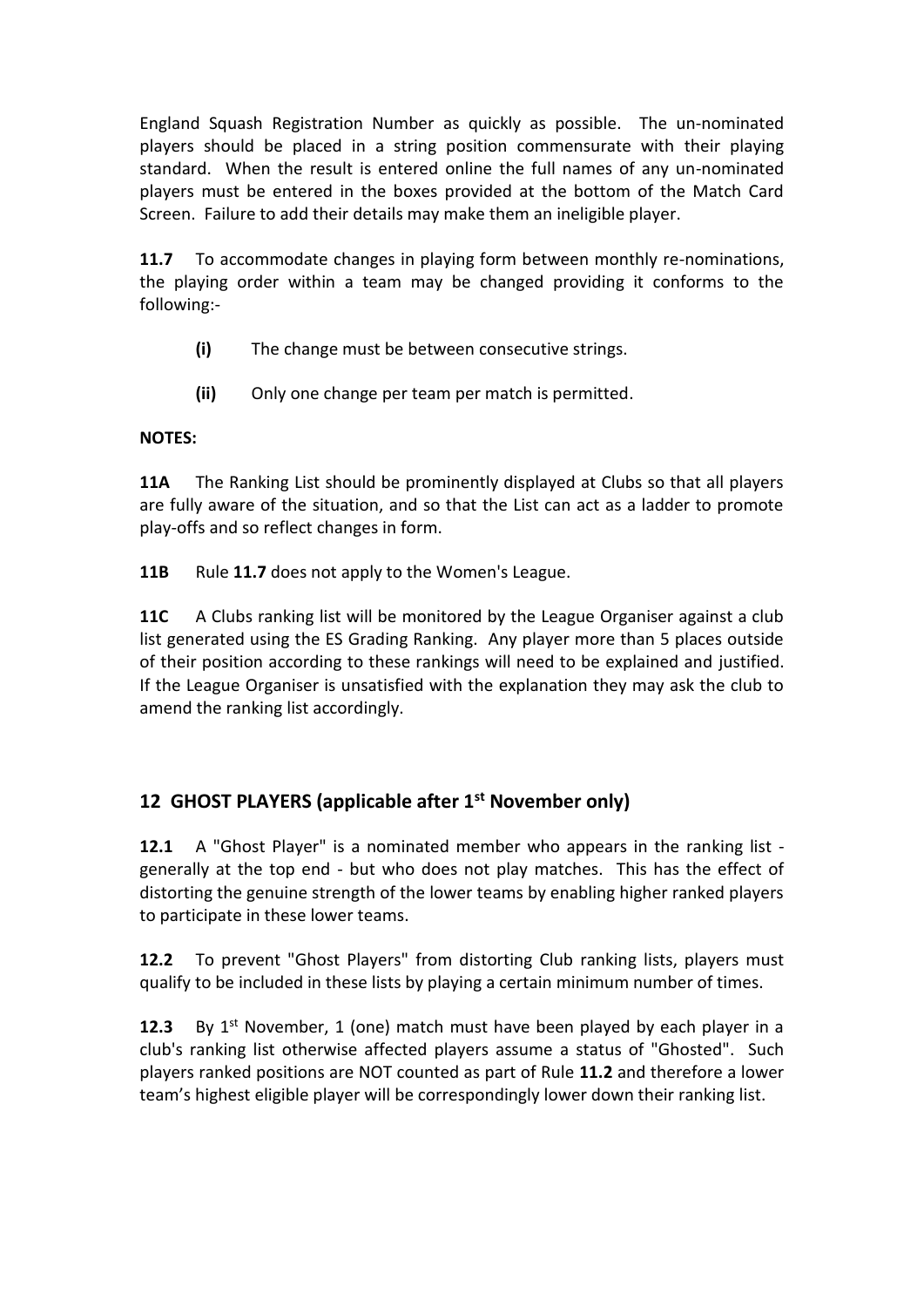**12.4** At the end of the season, any "Ghost Player" on a club's ranking list will remain "Ghosted" until they play again i.e. they will remain "Ghosted" at the start of the following season – see Note 12B.

#### **NOTES:**

**12A** "Ghost Players" must be included in the ranking list so that they remain eligible to play.

**12B** The fact that they have not played the required number of games does not prevent "Ghost Players" from playing any time they are available.

**12C** Example - A club has two teams and 15 ranked players. Normally that club can select its second team from anyone positioned 6 or below on its ranking list. However if, for example, ranked players 3 and 4 have not played at least once by the end of October then they become "Ghosted". From that point onwards until they play a match the club will be forced to select its second team from ranking positions 8 and below only.

#### **13.0 INELIGIBLE PLAYERS**

**13.1** Any tie won by, or below, an ineligible player shall be counted as a loss. An ineligible player shall be defined as follows:

**13.1.1** A string being played out of ranked order, allowance having been made for the situation under Rule **11.7**.

**13.1.2** A player not included in the Club's current ranking list except under conditions of Rule **11.6**.

**13.1.3** A member playing more than the maximum number of matches permitted in each half of the season, as defined under Rule **6.10**.

**13.1.4** A string who fails to arrive on time- see Rule **6.11** and Rule **6.12**.

**13.1.5** A member playing more than one Sussex League match on the same day see Rule **6.8**.

**13.1.6** A member whose performance on court, from the start of the knockup, is sufficiently impaired by illness, injury or excessive alcohol that the normal ranked position in the team cannot be justified.

**13.1.7** A member of a team who is not registered with England Squash and does not have their Registration Number entered against their name in the 'Personal Details' section of the Club Password Protected Area – except under **Rule 11.6**.